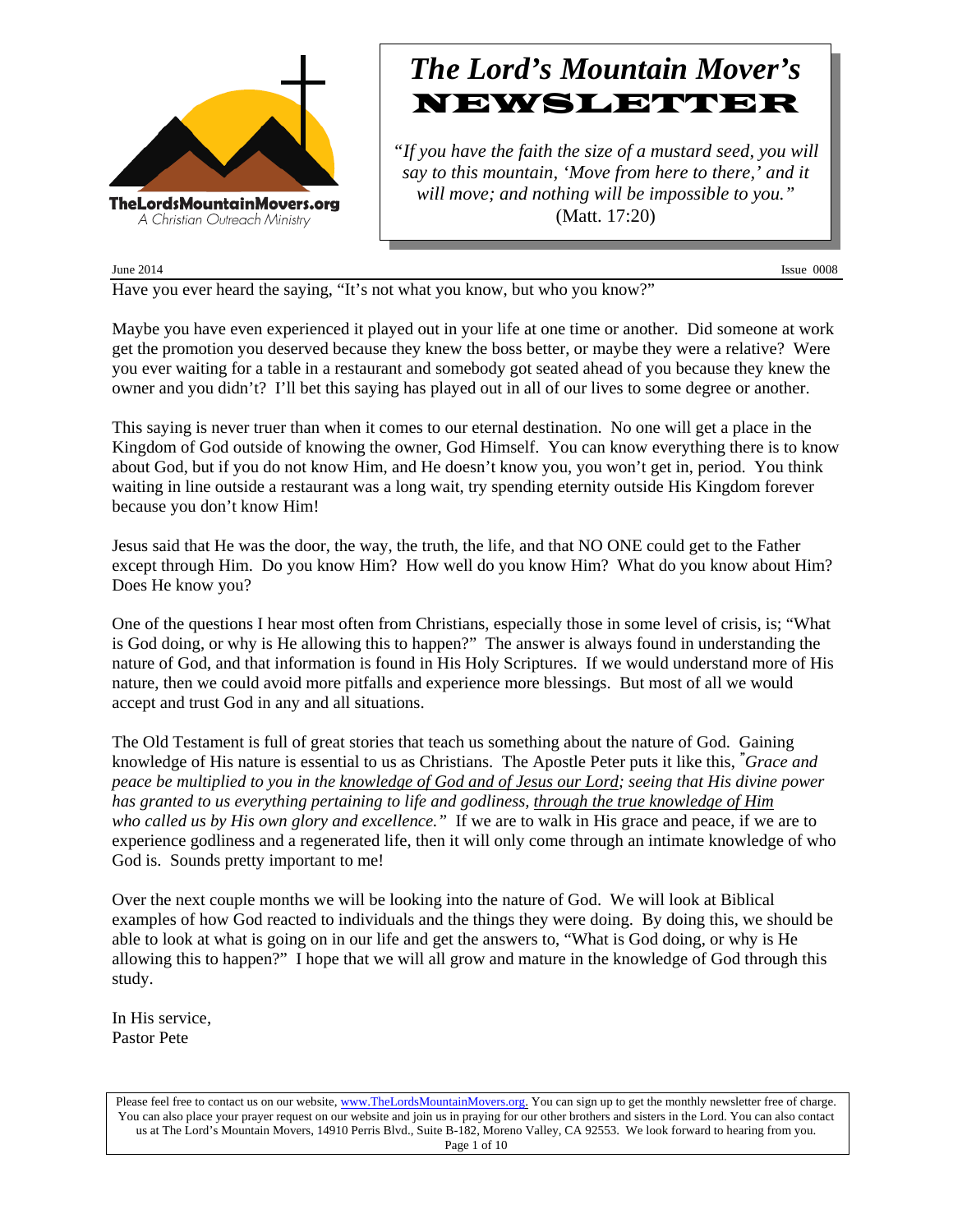

# THE WORD IN MOTION message

# **Why Lord, Why? (Part 1)**

I would like to take this opportunity to share a story from the Old Testament that will help shed some light on God's nature through His interaction with His people and especially through a certain Judean king by the name of Jehoshaphat. Our study will be coming out of 2 Chronicles, Chapters Seventeen through Twenty.

Jehoshaphat became king of Judah when he was 35 years old. His father, King Asa, like most of the other kings of Judah and Israel, were ungodly rulers who brought down God's anger upon themselves and those whom they ruled over. Jehoshaphat began his rule seeking to bring back order and defend his kingdom against their enemies, which sadly enough, even included the northern ten tribes of Israel. God responded to his effort in a positive way, as Scripture points out: "*The LORD was with Jehoshaphat because he followed the example of his father David's earlier days and did not seek the Baal's, but sought the God of his father, followed His commandments, and did not act as Israel did. So the LORD established the kingdom in his control, and all Judah brought tribute to Jehoshaphat, and he had great riches and honor. He took great pride in the ways of the LORD and again removed the high places and the Asherim from Judah."*(2 Chr. 17:3-6)

Jehoshaphat continued in a positive direction by sending out officials, Levites, and priests throughout Judah to teach the people the way of the Lord. Once again, God responded to what Jehoshaphat was doing. *"Now the dread of the LORD was on all the kingdoms of the lands which were around Judah, so that they did not make war against Jehoshaphat"* (2 Chr. 17:10). God's response was a fulfillment of His previous promise to all of Israel, if they would only obey Him. *"The LORD shall cause your enemies who rise up against you to be defeated before you; they will come out against you one way and will flee before you seven ways."* (Deut. 28:6-8)

So far we have seen some very pleasant aspects to God's nature. We have seen Him establish, provide for, and protect His obedient people. This is a character theme that runs throughout the Bible depicting the nature of God. In the Book of Ruth we find God revealing himself in the same way. Ruth, a humble pagan widow, sought to glean in a field where she might find grace. God, responding to her character and earlier declaration of submission to the God of Israel, provided her with protection, provision, and a purpose. (Ruth 2)

Now I know that some of you are thinking or saying to yourself, "Well I am not Jehoshaphat or Ruth, nor am I a king, or a Jew", or "This is now, and that was then", or even, "That was the Old Covenant, we are in a New Covenant." The problem with that type of thinking is that **who God is does not depend on who or what we are.** God's nature is eternal, and unchanging.

Because we serve an unchanging God, we can rightfully expect God to respond in the same way if we follow the examples we have looked at here. Are we committed to seeking after the God of the Bible? Are we submitting to His will and plan for our lives? Do we take great pride in the ways of the Lord? Are we sharing with others who God is and what He expects from us? These are all things that Jehoshaphat and Ruth did, and we see the response God had toward them and toward his enemies.

Please feel free to contact us on our website, www.TheLordsMountainMovers.org. You can sign up to get the monthly newsletter free of charge. You can also place your prayer request on our website and join us in praying for our other brothers and sisters in the Lord. You can also contact us at The Lord's Mountain Movers, 14910 Perris Blvd., Suite B-182, Moreno Valley, CA 92553. We look forward to hearing from you. Page 2 of 10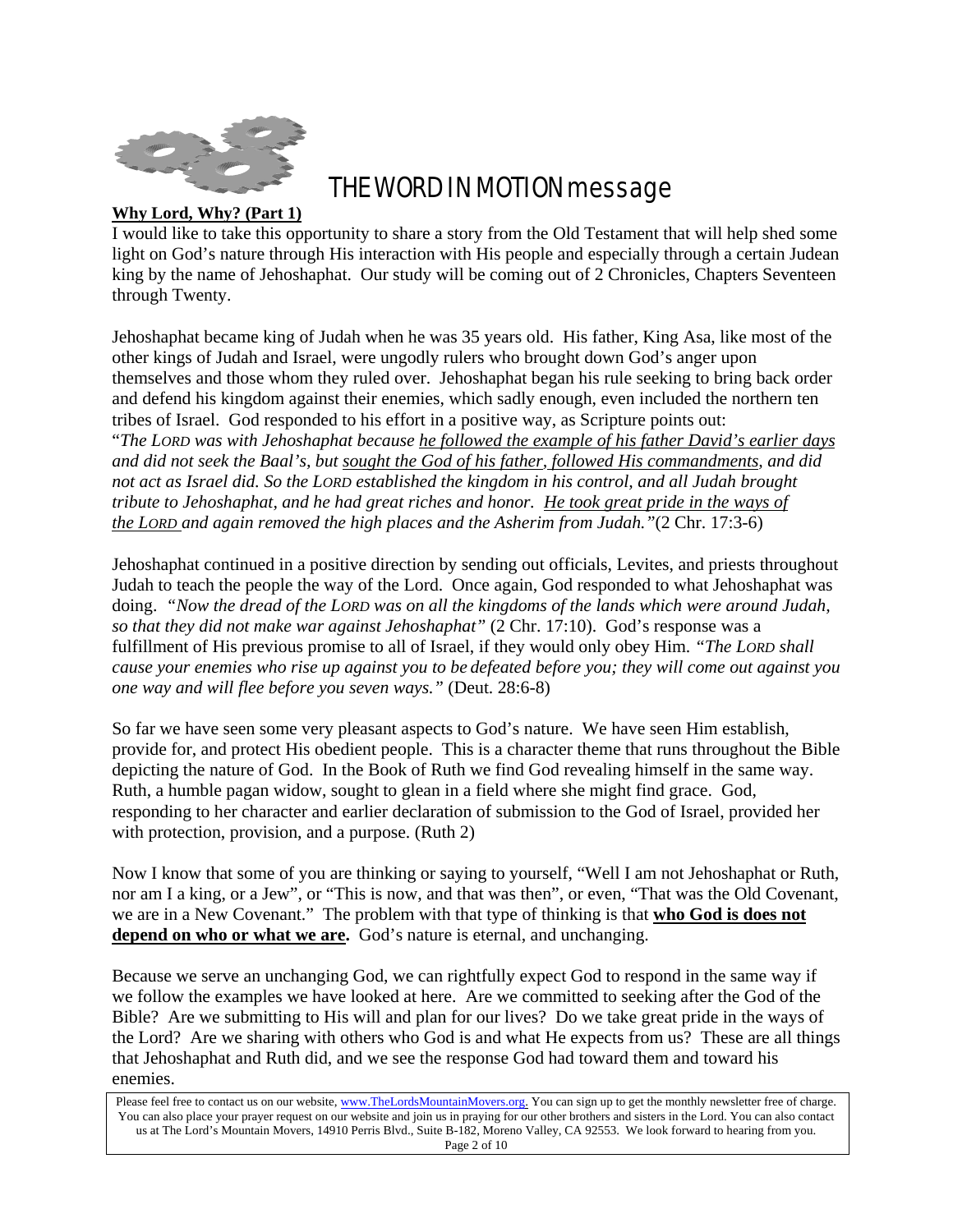I often wonder what my life would be like today if I had continually lived a life dedicated to the Lord. I am not saying a perfect sinless life, but one that was dominated by obedience. I think about how much was left undone in His kingdom due to my lack of concern or zeal over the years. Who was there to help fulfill God's plan when I fell short of His expectations for me? But then I have to snap out of contemplating the "what if's" and get into the "here and now." I cannot change the past no matter how hard I try, but I can change today, I can make a positive difference in my life and the life of others if God is the focal point.

One of the things that Scripture says about King Jehoshaphat was, "*He took great pride in the ways of the LORD."* Great pride! In the Hebrew language it literally means, *"His heart was high."* What a great attitude from the very core of his being. That has to be what it means to have the true heart of a servant, a willing bond-servant. It doesn't sound like his relationship or service to God was a burden, but a pleasure that fed the need of his heart. I know I have had moments like that, and you may have also. What would it be like to live a life like that? Could our hearts actually experience a spiritual high that as we looked back was really a plateau in our life that went on and on?

We will never know if we don't try.

My prayer is that we will seek the heart of God through a heart like that of King Jehoshaphat. What do we have to lose? Nothing! What do we have to gain? EVERYTHING!

May our Heavenly Father stir you up in your faith and inspire you to good works in His name. May He continue to reveal Himself to you as you seek to know Him better. May you learn to trust Him for everything you need for today and tomorrow. May you realize your potential through His provision. God bless you all. Amen.

*Pastor Pete*

# **We want you!**

That's right; the Lord's Mountain Movers Ministry wants you to be a bigger part of what we are doing in God's kingdom. We would like to include something each month from our faithful readers such as; poems, drawings, short testimonials, or other such items. All submissions must be within Christian thinking and acting. We will choose at least one submission each month for inclusion into the monthly newsletter. If your submission does not make it in that month, we will keep it for upcoming issues. You may send your submissions to the address listed at the bottom of this page.

I thank you all for your encouragement and prayers that continue to come in. We look forward to what God will do for His great name. I also thank those of you who have taken the time to write and please know that your letters are important and will be answered. May God bless you and continue to grow you into the person He desires.

Please feel free to contact us on our website, www.TheLordsMountainMovers.org. You can sign up to get the monthly newsletter free of charge. You can also place your prayer request on our website and join us in praying for our other brothers and sisters in the Lord. You can also contact us at The Lord's Mountain Movers, 14910 Perris Blvd., Suite B-182, Moreno Valley, CA 92553. We look forward to hearing from you. Page 3 of 10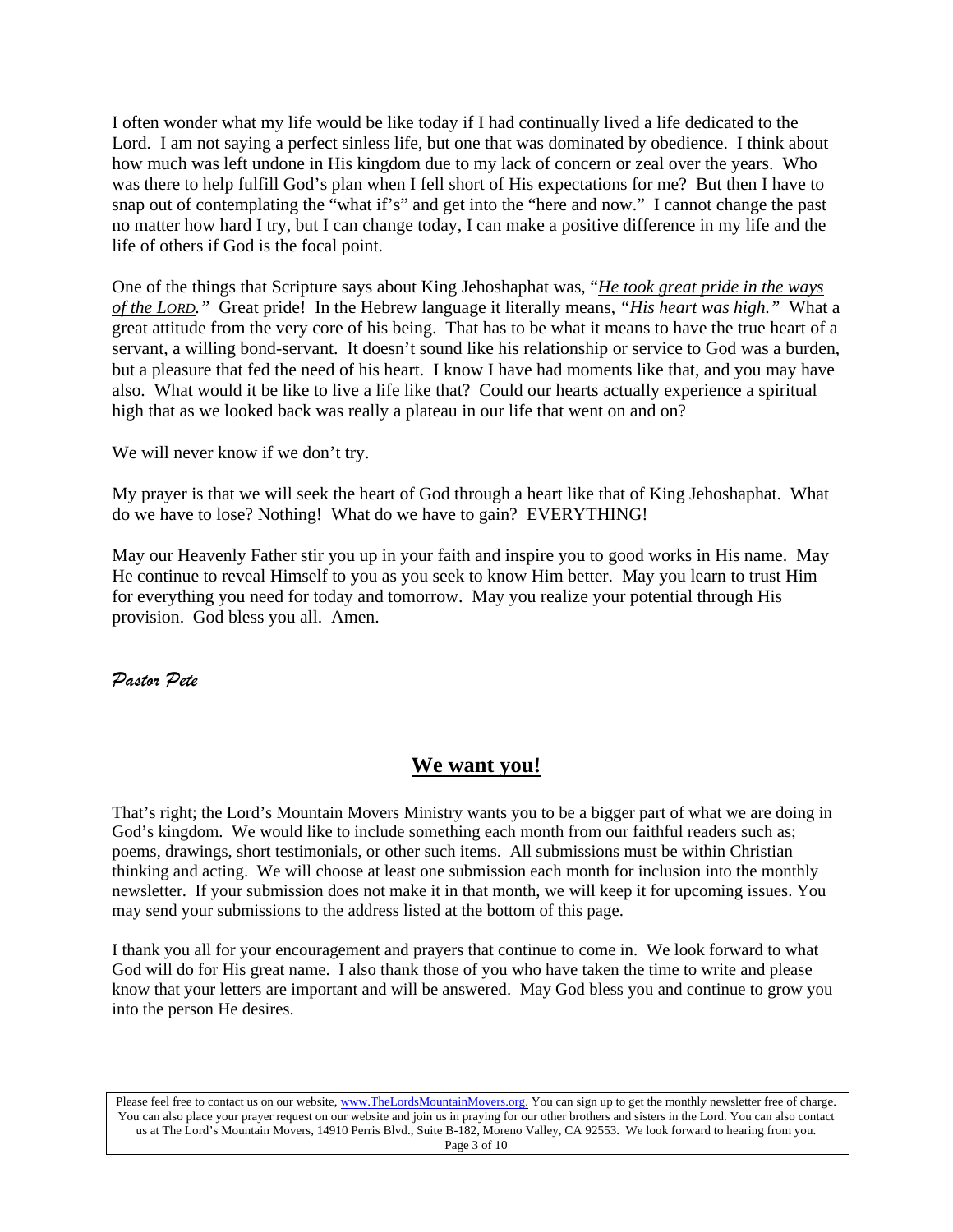Here is a great poem/song for you to enjoy:

# **The Day My Life was Changed**

The darkness covered all the land, the light can not be shown. Clouds of thickness fill the heavens, the air was really cold. The waves of the sea were all but calm, boisterous and very mighty. Lightning and thunder filled my world, chaos was all around me, I had no hope, I had no peace. Despair was in the midst of my heart, my house I built crashed in the sand. My life was torn apart, What do you do, where do you go? When living you have come to hate, and all you know to do is fail. While destruction succeeds and remains. I carried this all in my mind and in my heart, as I walked from day to day. Then one day I had enough, I got on my knees to pray. With tears as rivers flowing from my heart, through streams unto my eyes. I cried "Dear Lord have mercy on me, please Father hear my cry! I'm sorry for the things I've done, my God my life ain't right. hear me from this prison cell. From this day I give You my life I don't know or understand You, but if you're real please meet me here, I can't go another day like this, not possible, another year." And at that moment the sun came up, more beautiful than any sunrise. Be still you said unto the seas, and that moment I felt new life. The lightning and the thunder faded, Your peace surrounded me. Though before chaos had filled my world, You spoke order unto my inner being, and now today I have a hope, an anchor for my soul. It's you my Lord, my God, my trust, because I give you control. You counsel me, you lead me, your faithfulness never stops. My life is whole because Your love, my foundation is on the Rock. *By Matthew R. @ Desert View, CA*

Please feel free to contact us on our website, www.TheLordsMountainMovers.org. You can sign up to get the monthly newsletter free of charge. You can also place your prayer request on our website and join us in praying for our other brothers and sisters in the Lord. You can also contact us at The Lord's Mountain Movers, 14910 Perris Blvd., Suite B-182, Moreno Valley, CA 92553. We look forward to hearing from you. Page 4 of 10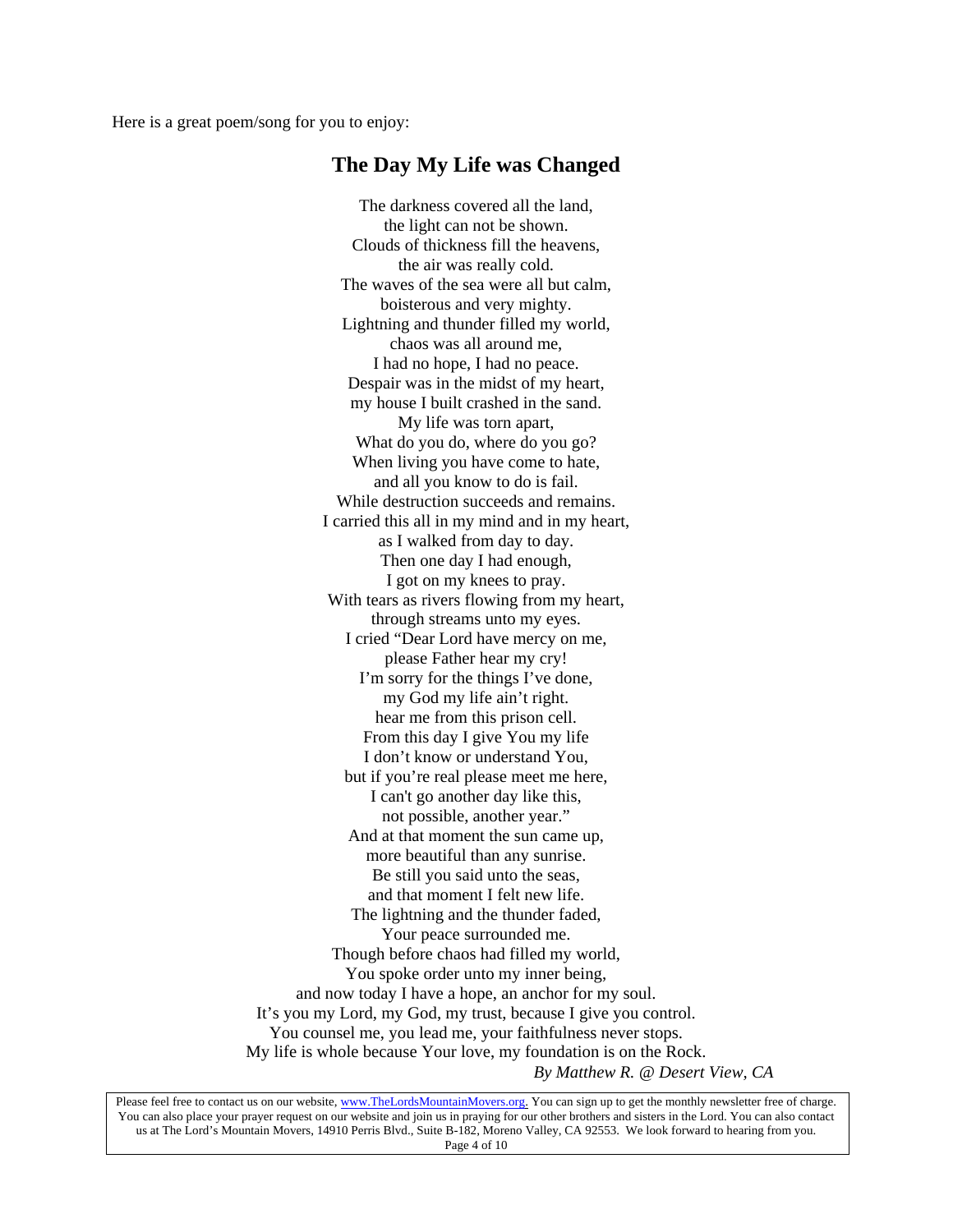Answers to last month's Crossword Puzzle.



8 - Down had a formating problem that we missed. The answer is Nisan which is the first month of the Hebrew calendar. We apolligise if it drove you crazy trying to find the answer.



# **Calvary Church, Santa Ana**

Kevin S ...............Is in Wasco, pray for his safety and salvation.

Kathy ..................Please pray for my sister Patty that she will receive salvation.

Bobby C..............Needs prayer for his addiction issues. Continues program back to church.

David & Jeannie M. Missionaries

to Kenya..............Back on leave pray for housing. Son to attend Moody Bible College, needs prayer. It is hard to leave Africa after 25 years. Pray for Jeannie's mom who was in hospital with heart problems. ANSWERED PRAYER, SHE IS DOING MUCH BETTER NOW.

Andy H ...............Went home to be with the Lord. Pray for his families comfort.

Tim L.................Went home to be with the Lord. Pray for his families comfort.

Chet ....................Has throat cancer and will be undergoing treatments. Recovering, but not singing in the choir yet.

Ralph ..................Recovering from a coma. ANSWERED PRAYER, DOING MUCH BETTER.

Please feel free to contact us on our website, www.TheLordsMountainMovers.org. You can sign up to get the monthly newsletter free of charge. You can also place your prayer request on our website and join us in praying for our other brothers and sisters in the Lord. You can also contact us at The Lord's Mountain Movers, 14910 Perris Blvd., Suite B-182, Moreno Valley, CA 92553. We look forward to hearing from you. Page 5 of 10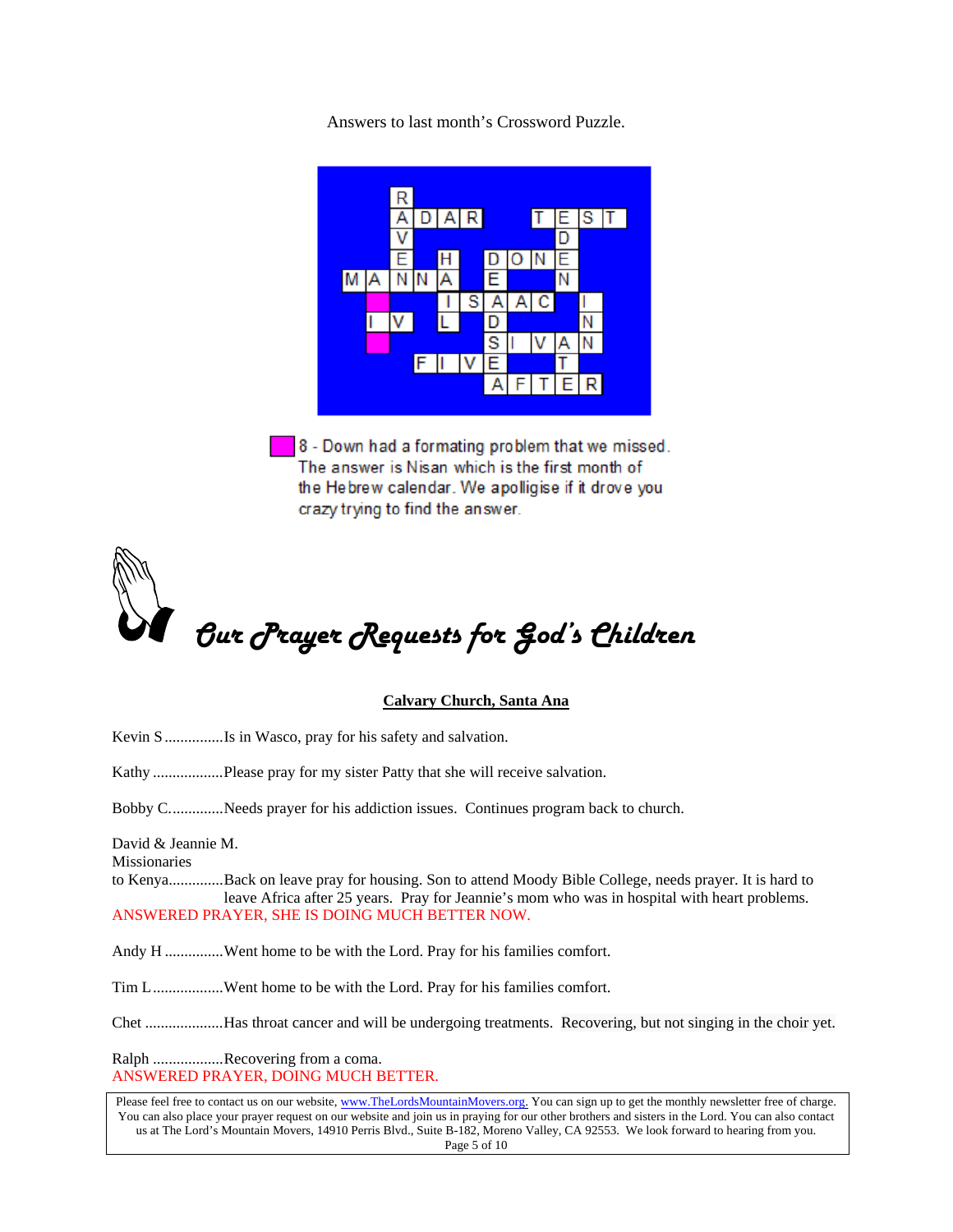- Pat M ..................Had serious back surgery and is doing great back at church. (Praise report)
- Chip C.................Needs prayer for a back injury will be seeing a doctor soon.
- Joanna.................Went through 12 hour surgery for cancer and needs prayer for recovery.
- Jan B...................Still waiting to find out what will be the best course of action for her issue with kidney stones.
- Pat P....................Having a heart valve replaced. Please pray for her and her family.

### **Liberty Church, Moreno Valley**

- Church. ...............Pray for the church as they reach out to the surrounding community in their evangelism effort to get to, "Every door in One-four."
- Youth Group.......Pray that the youth group, going to Canada, will be successful in their missionary journey. They will be ministering the gospel to people their own age.

## ANSWERED – THEY WERE NOT ONLY A BLESSING TO MANY PEOPLE, BUT THEY GREW IN THEIR OWN RELATIONSHIP WITH GOD DURING THE TRIP.

Lee P.......................Pray for his health issues and God's strength through them.

Baby Mary..........She is just about six months old and has severe heart problems and needs a transplant.

- Margret ...............Wonderful 80+ yr. young lady. She took a bad fall and is still recovering. She misses church.
- The Church .........Pray that God would meet their financial needs in the coming year.
- Roger & Bill .......That God would use them to have a positive influence with the city water board.
- Harold B .............Needs prayer for his recovery from a broken hip.
- Manny.................His family is dealing with some illness issues and needs your prayers.
- Sam B. ................Needs prayer for his recovery from health problems.

### **Harvest Valley Church, Santa Ynez**

- Congregation ......Pray that God will continue to bless and provide for their needs as they have reached out to so many. They are a real small church that has sent in thousands of life changing Bibles to men in prison. (I personally experienced God working through these gifts.)
- Mary & Bill ........Mary is went through some health issues recently but God chose to keep her with us. Her heart is healthy and we know that it is filled with God's love. The world might have seen that as a problem but not God or us. Amen!

## **California**

- Joann...................Sister of Robert has stage one cancer and needs your continued prayers.
- David D ..............Pray that God would help him be the husband and father that he couldn't be for the last 15 years. Need a job.

Victor A..............Pray that God would open opportunities for him to begin teaching and preaching again.

Faye A. ...............That God would bless and guide her in her musical ministry work.

Please feel free to contact us on our website, www.TheLordsMountainMovers.org. You can sign up to get the monthly newsletter free of charge. You can also place your prayer request on our website and join us in praying for our other brothers and sisters in the Lord. You can also contact us at The Lord's Mountain Movers, 14910 Perris Blvd., Suite B-182, Moreno Valley, CA 92553. We look forward to hearing from you. Page 6 of 10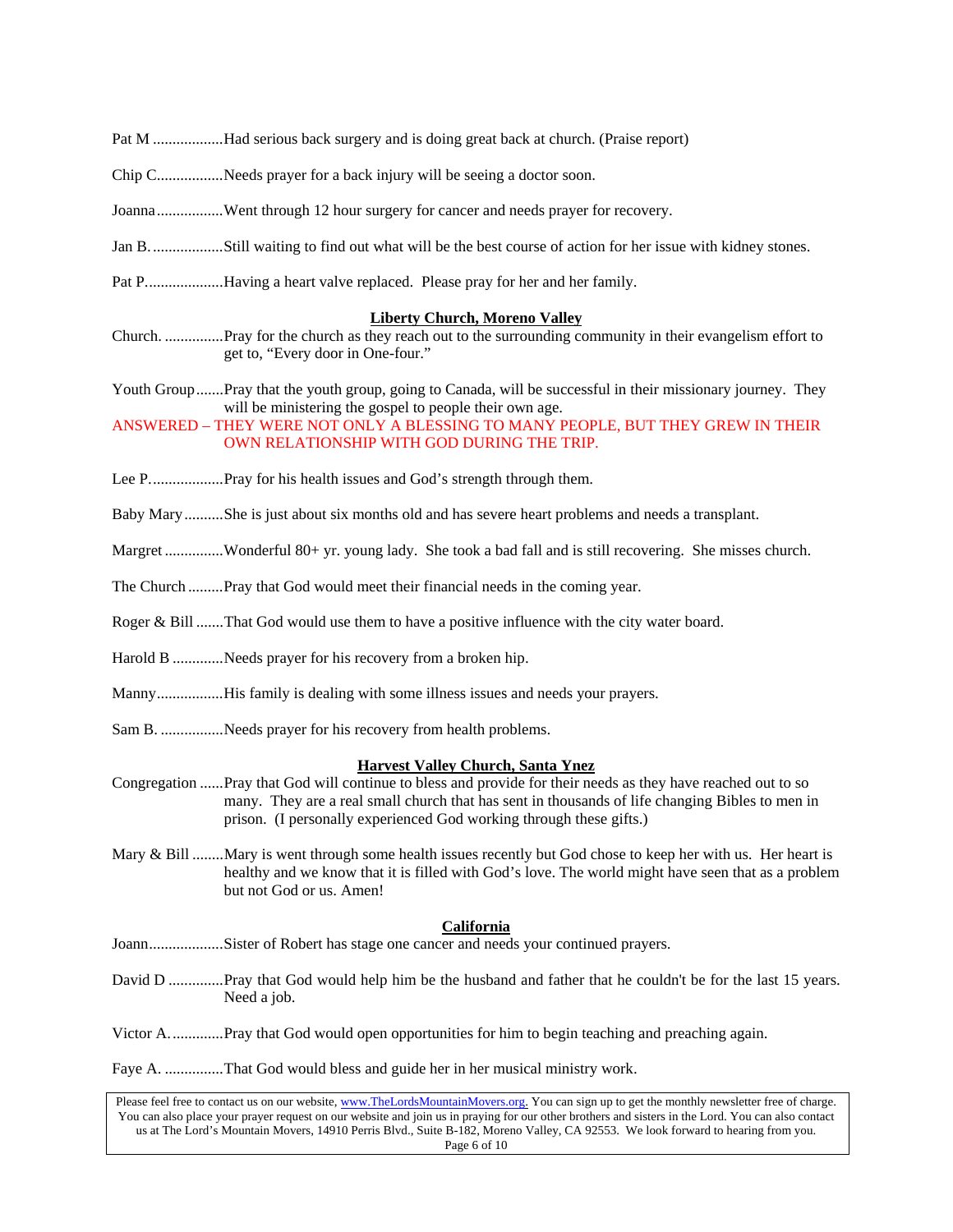Rodney (?) ..........Needs prayer. He is being sucked into discouragement and despair. ANSWERED – RODNEY IS BEING ENCOURAGE AND MENTORED AND IS DOING MUCH BETTER.

- Carlos R..............Still not able to find a job. Fighting against depression and trying not to lose hope. Please pray for him.
- John B..................Needs prayer for favor with the court system and be vindicated for wrongful conviction.
- Steve L................Praying for wisdom and guidance in fulfilling the ministry God has given him.
- Eddie S. ..............Continued reconciliation with family members. Marriage.
- Joanne R. ............Pray that God would bless her for her many gifts, prayers, and love for those in need.

Daniel V..............Reliable vehicle. To be reunited with his daughter. Praying for employment and a better place to live. He also needs prayer for some legal issues he is facing.

ANSWERED – COMMUNICATION WITH DAUGHTER HAS BEGUN THROUGH SISTER. LEGAL ISSUES RESOLVED. GOD HAS PROVIDED A BETTER PLACE FOR HIM TO LIVE.

Gary G…………That he reaches out to God and hangs on. Praying for his prayer circle idea. Pray for God's guidance as he gets ready to transition out of the program he is in.

ANSWERED – PRAYER CIRCLE UP AND RUNNING THROUGH THE WEBSITE. GARY IS GROWING IN LEAPS AND BOUNDS IN HIS RELATIONSHIP WITH GOD. HE HAS MADE THE TRANSITION SUCCESSFULLY BY GOD'S GRACE.

Christine B..........Pray for her as she is fighting cancer, since insurance changes, she is having problems getting coverage for her treatments.

Pete C .................Praying to find work. Reunification of his family. Healing of oldest son's addiction issues. Needs stable vehicle for transportation.

PARTIALLY ANSWERED – DAUGHTER IS TEXTING AND CALLING HIM PARTIALLY ANSWERED – SON IS SOBER AND GETTING HELP PARTIALLY ANSWERED – HE IS WORKING PART TIME. ANSWERED – AFTER MANY WEEKS, GOD HELPED PETE FIND A VEHICLE.

Daniel R..............That his boss would be saved by faith in Jesus and the business would flourish. Praying for a home church to fellowship in. Salvation of his Dad and brothers. Have more patience with the lost who curse God and Jesus. Wisdom in dealing with legal issues.

Larry H ...............Praying for healing for his continuing health issues. PARTIALLY ANSWERED – COLONOSCOPY SHOWED NO CANCER

Randy C..............Praying he can find a job. Get a transfer so he can live with his Mom. ANSWERED – HE NOW LIVING WITH HIS MOM. ANSWERED – WORKING FULL-TIME DOING PROPERTY MAINTENANCE.

George B.............Pray for reunification of family, and that he would maintain a healthy relationship with God. Please pray for my children to open their hearts (Michael, Christina and Jason). Recently purchased his own place to live. Retiring later this month as Manager of RV Park.

PARTIALLY ANSWERED – I HAVE A FANTASTIC RELATIONSHIP WITH SON MICHAEL WHO IS CALLING ON A REGULAR BASIS.

Tom C.................That God would bless him with a more fruitful job so he could be a blessing to others.

Please feel free to contact us on our website, www.TheLordsMountainMovers.org. You can sign up to get the monthly newsletter free of charge. You can also place your prayer request on our website and join us in praying for our other brothers and sisters in the Lord. You can also contact us at The Lord's Mountain Movers, 14910 Perris Blvd., Suite B-182, Moreno Valley, CA 92553. We look forward to hearing from you. Page 7 of 10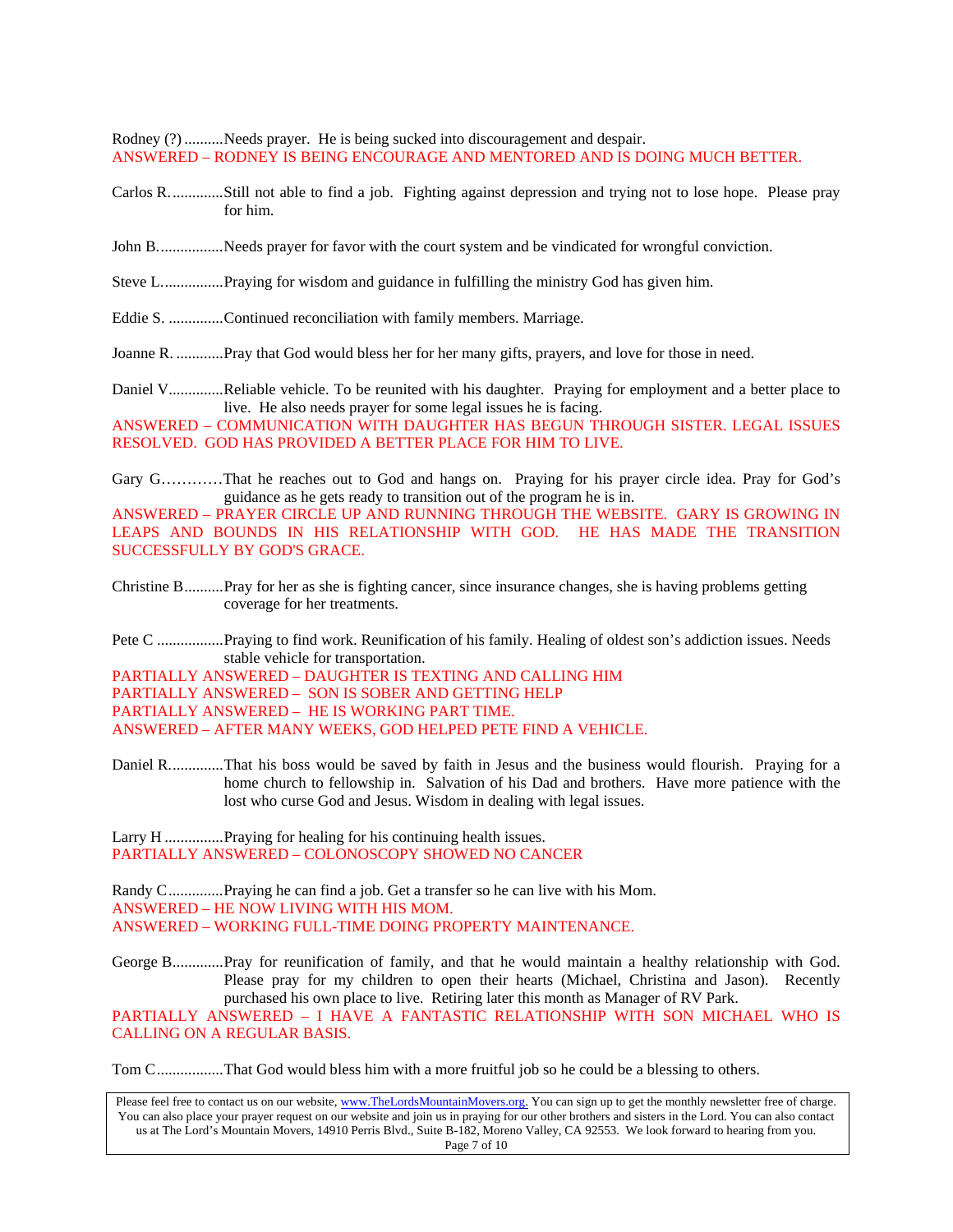#### **Florida** Scott F.................Pray for resolution to his health issues and the safety of his children who are serving in the armed

forces. **Minnesota** TJ & Julie W.......Pray for God's wisdom in conducting the marriage classes. TJ's surgery on his wrist. ANSWERED – SURGERY WAS SUCCESSFUL, HEALING WELL. **North Carolina** David ..................(Daniel R's. 14 yr. old cousin) – That God would help him make it through his cancer treatments. The leukemia has come back and he is continuing another round of chemo. Pray for his body to withstand current treatment and a bone marrow match when the time comes (Hopefully in June). **Washington State** Stephanie ............We are praying that the Lord will convict and correct her. She is traveling down the wrong path ............................and has a lot of people who care for her. Todd S. ...............Needs prayer for patience, discernment, and wisdom, in dealing with someone he really cares for. **Wisconsin** Jean P..................Prayer for DR. White, his family, and his patients as they transition to another healthcare giver. Dr White is dealing with terminal cancer. **Guatemala**. Benjamin A.........Praying to get Spanish Bibles for prisoners in Guatemala. Moved into a new area to plant a Church and doing well. Pray that God would give the increase and provide their needs. Bibles! **Kenya** Larry S................Missionary to Kenya, is having health issues and needs prayers for strength and healing. **South Carolina** Robert M.............Pray for him as he deals with issues from the past. That God would guide him through this process and be the focus of his life. That God would encourage him and give him an extra dose of hope right now. **Ministries** The Lord's Mountain Movers ...............Pray for continued direction from God in where He wants the ministry to go and do. Acts Foundation..........Praying for continued support for their prison ministry.

Lost and Found

By Jesus .............Pray that the issues with the city & county would come to a mutual agreement. That the Lord would bless and increase their ministry. Pray for God to meet their financial needs this coming year. Seeking God's direction for an additional home.

#### ANSWERED – THE COUNTY AND CITY HAVE LET GO OF THE ISSUES THEY HAD.

Saving Grace

Homes.................God is bringing opportunities for expansion. Pray for His wisdom and discernment in every decision they face. Pray for their patience in God's timing.

Please feel free to contact us on our website, www.TheLordsMountainMovers.org. You can sign up to get the monthly newsletter free of charge. You can also place your prayer request on our website and join us in praying for our other brothers and sisters in the Lord. You can also contact us at The Lord's Mountain Movers, 14910 Perris Blvd., Suite B-182, Moreno Valley, CA 92553. We look forward to hearing from you. Page 8 of 10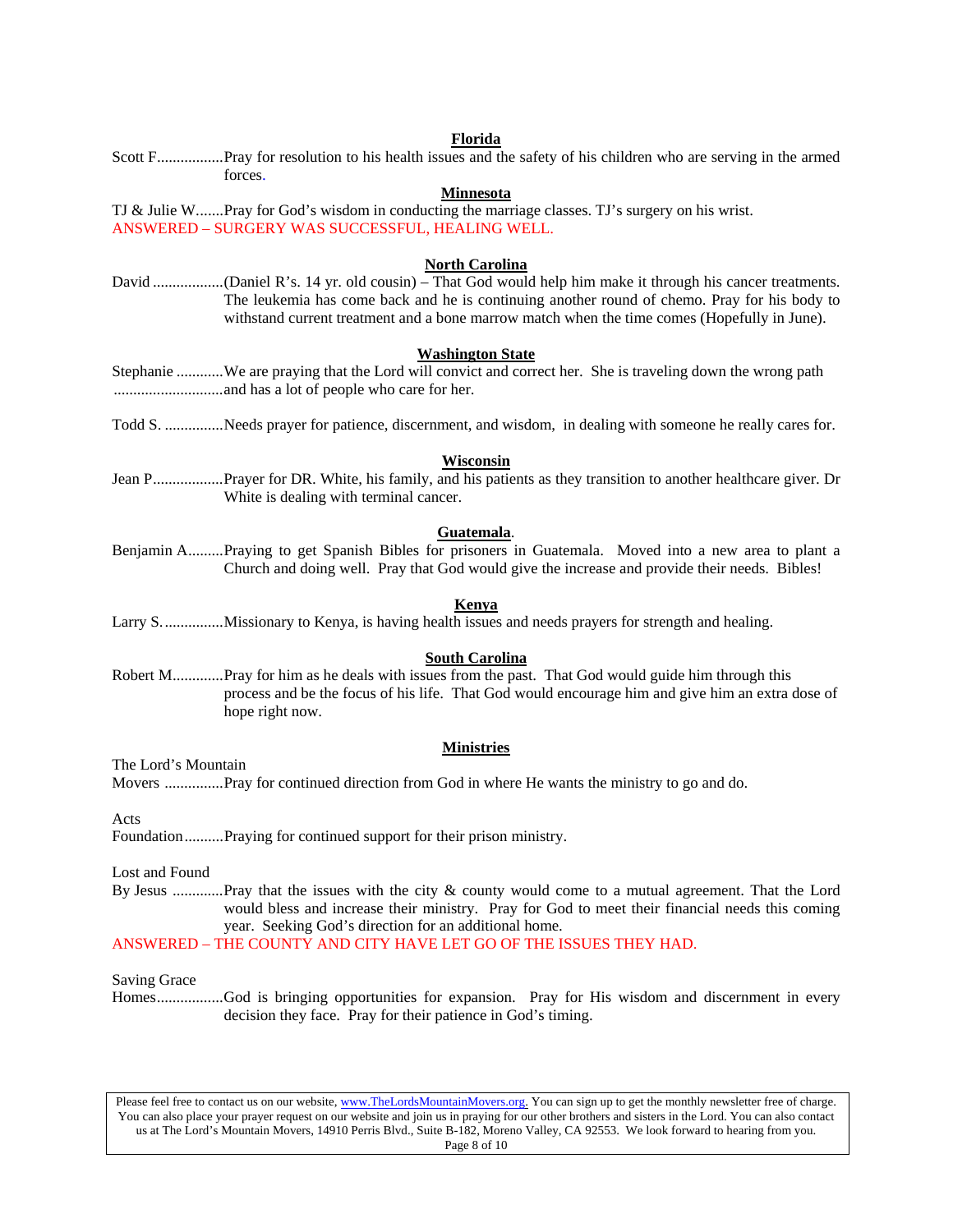## **Brothers in Chino**

Facility A............That God would continue to honor and direct their efforts in putting His church in order. Prayer for the chaplain, New Facility Captain, Prayer Team, Brown Card Volunteers, all chapel programs.

PARTIALLY ANSWERED – COMPLETED GUIDELINES AND ESTABLISHED SOUND LEADERSHIP

- Tom H.................He wants prayer for greater understanding and knowledge in the word of God. That God will also guide him as he shares God's word with others. Ex-wife (DeeDee is fighting cancer), Daughter (Megan) is having a baby girl soon, and his son (Joshua) is in fire fighters school.
- Larry K. ..............Pray that he will be guided by the Holy Spirit as he helps to lead the church back under the will of God.
- Bob G. ................Pray that God continues to restore family and friends back into his life.

#### **Brothers in Tehachapi**

Gabriel S.............Praying for favor for his writ that was submitted for his release. God's will for his family. Pray for his wife who has a cancerous lump in her breast. His sister and her husband need employment and housing. His older brother who has liver disease.

PARTIALLY ANSWERED, COURT FOUND IN HIS FAVOR, AWAITING FINAL DECISION.

- Kenny J...............Praying that the door for communication with his children will be opened up. Also that his son Jeff will be delivered from his addiction issues. Kenny needs a place to live upon his release.
- Ernesto M. ..........Pray that he will leave prison the man, husband, son, and father God wants him to be.

Winifred W.........Please pray for his daughter Debra, she was diagnosed with stage 2 liver cancer and is undergoing treatment. Also pray for Winifred as his family is drawing close to him again. PARTIALLY ANSWERED - DEBRA IS CANCER FREE

- Tim P ..................Pray for salvation in his family, and restoration with all his family members. Pray for God's intervention in his board hearing so he will find favor and be released.
- Wallie R..............Prayer that God will continue to guide him towards a release date.
- Steven W. ...........Prayer for his legal situation as he sits in AdSeg.

#### **Brothers in Chowchilla**

Johnny L .............God would prepare him to get out and further the Lord's kingdom.

#### **Brothers in Desert View**

David P. ..............Pray that God will open up the opportunity for him to share God's word with those in his dorm and within the facility.

#### **Brothers in Mule Creek**

Sebastian M. .......Pray that God will continue to grow him in the confidence of the faith that God has given him.

## **Brothers in R.J. Donovan**

Gabriel ...................Pray for chapel services to run smoother and for the Kairos Program.

Robert Mc...........Pray for healing for Rudy Betsy and Maria (Valley Fever, Carpal Tunnel)

James ..................For the program on the yard to change for the better.

Please feel free to contact us on our website, www.TheLordsMountainMovers.org. You can sign up to get the monthly newsletter free of charge. You can also place your prayer request on our website and join us in praying for our other brothers and sisters in the Lord. You can also contact us at The Lord's Mountain Movers, 14910 Perris Blvd., Suite B-182, Moreno Valley, CA 92553. We look forward to hearing from you. Page 9 of 10